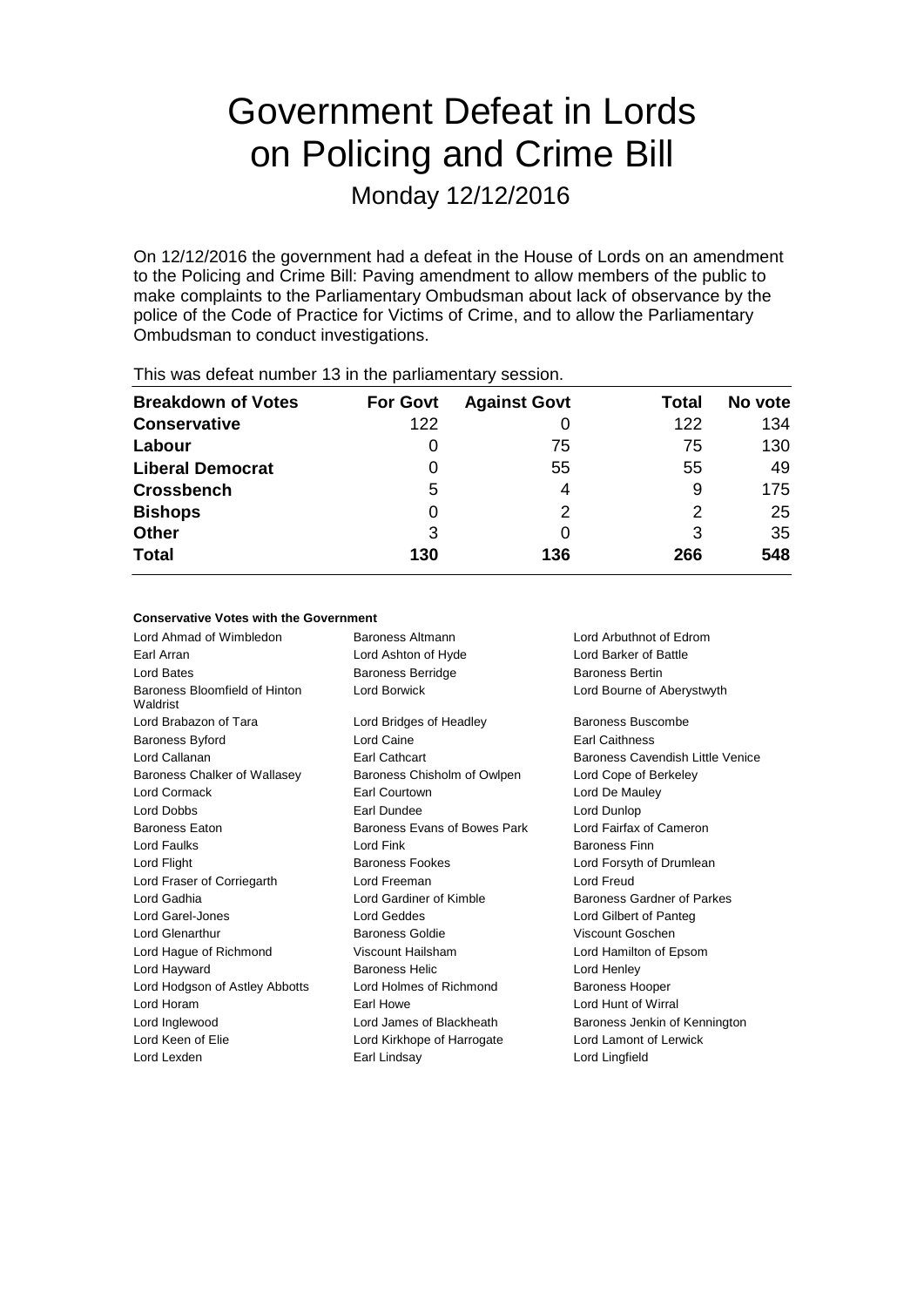Lord Young of Cookham Viscount Younger of Leckie

Lord Lucas Lord MacGregor of Pulham Market Lord Mackay of Clashfern Baroness Manzoor **Lord Marlesford** Lord Marlesford Lord McInnes of Kilwinning Baroness Mobarik Baroness Morris of Bolton Lord Naseby Lord Nash Baroness Neville-Rolfe Baroness Newlove Lord Norton of Louth Lord O'Shaughnessy **Baroness Oppenheim-Barnes** Baroness Pidding Lord Polak Lord Popat Lord Porter of Spalding **Baroness Redfern Baroness Redfern** Lord Robathan Lord Sanderson of Bowden Baroness Scott of Bybrook Baroness Seccombe Earl Selborne **Lord Sheikh Lord Sheikh Lord Sherbourne** of Didsbury<br>
Baroness Shields **Lord Sherbourne Corporation** Lord Sherbourne of Didsbury Lord Shinkwin **Lord Skelmersdale** Lord Smith of Hindhead **Lord Spicer Baroness Stedman-Scott Baroness Stedman-Scott** Baroness Stowell of Beeston Lord Strathclyde **Baroness Sugg** Baroness Sugg Lord Taylor of Holbeach Lord Trefgarne Viscount Trenchard Lord True **Lord Tugendhat** Viscount Ullswater Baroness Vere of Norbiton **Baroness Warsi Baroness Warsi** Lord Wasserman Lord Wei Lord Willetts Baroness Williams of Trafford

### **Conservative Votes against the Government**

#### **Labour Votes with the Government**

**Labour Votes against the Government**<br> **Baroness Adams of Craigielea Lord Anderson of Swansea** Baroness Adams of Craigielea Lord Anderson of Swansea Baroness Andrews Baroness Armstrong of Hill Top Lord Bassam of Brighton Lord Berkeley Lord Boateng Lord Bradley Lord Brennan Lord Brookman Lord Campbell-Savours Lord Carter of Coles Lord Clark of Windermere **Lord Collins of Highbury** Baroness Corston Lord Desai **Baroness Donaghy** Baroness Donaghy Baroness Drake Lord Dubs **Lord Elder Baroness Farrington of Ribbleton** Lord Faulkner of Worcester Lord Foster of Bishop Auckland Lord Foulkes of Cumnock Baroness Gale **Baroness Golding** Baroness Gould of Potternewton Lord Grocott Lord Hain Viscount Hanworth Lord Harris of Haringey **Baroness Healy of Primrose Hill** Baroness Howells of St Davids Lord Hughes of Woodside Lord Hunt of Kings Heath Lord Irvine of Lairg Lord Jones Baroness Jones of Whitchurch Lord Jordan Lord Kennedy of Southwark Lord Kirkhill Lord Kirkhill Lord Knight of Weymouth Baroness Lawrence of Clarendon Lord Lea of Crondall Lord Lennie Lord Lympne Baroness Massey of Darwen Lord Maxton Baroness McIntosh of Hudnall Lord McKenzie of Luton Lord Monks Baroness Morris of Yardley Lord Morris of Handsworth Lord Murphy of Torfaen Lord O'Neill of Clackmannan Baroness Pitkeathley Baroness Prosser Baroness Quin Lord Rosser Baroness Sherlock Viscount Simon Baroness Smith of Gilmorehill Baroness Smith of Basildon Lord Soley Lord Stevenson of Balmacara Lord Stone of Blackheath Baroness Taylor of Bolton **Baroness Thornton Baroness Thornton** Lord Tomlinson Lord Touhig **Lord Tunnicliffe** Lord Tunnicliffe Lord Watson of Invergowrie Baroness Whitaker Lord Whitty Lord Young of Norwood Green

## **Liberal Democrat Votes with the Government**

| Liberal Democrat Votes against the Government |                                                                   |                      |  |  |
|-----------------------------------------------|-------------------------------------------------------------------|----------------------|--|--|
| Lord Addington                                | Lord Alderdice                                                    | Lord Allan of Hallam |  |  |
| Baroness Bakewell of Hardington<br>Mandeville | <b>Baroness Barker</b>                                            | Lord Beith           |  |  |
| Baroness Benjamin                             | Baroness Bonham-Carter of Yarnbury Baroness Bowles of Berkhamsted |                      |  |  |